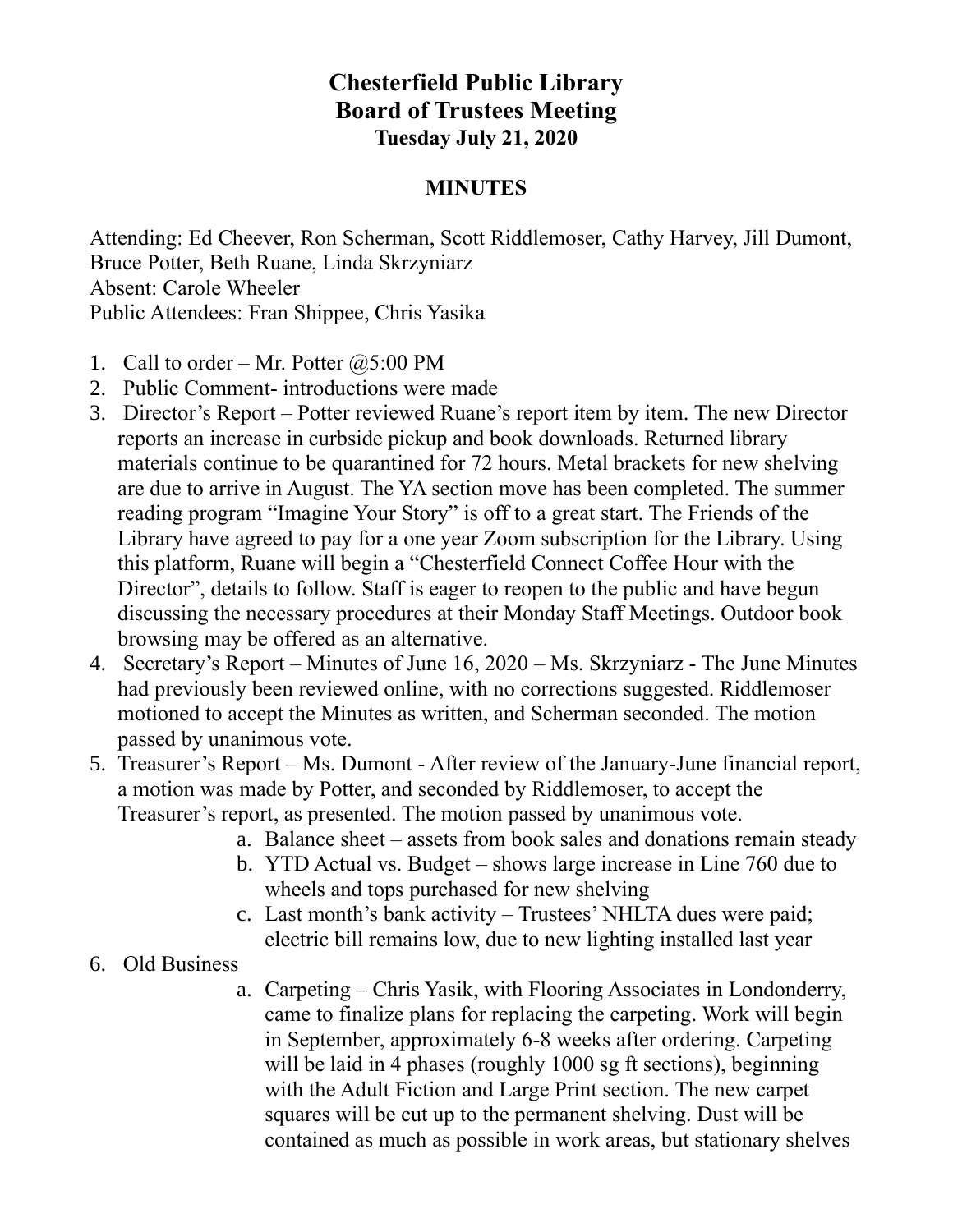should be covered in painter's plastic. All debris will be taken out to a dumpster. The work area will be cleaned by Flooring Associates. A one-to-two week period in between phases will allow for additional cleaning and material/shelving replacement. Riddlemoser stressed the importance of getting books and shelving in the first section moved in advance of carpet arrival during the next 6 weeks. Potter suggested moving tall bookshelves to the front of the Library, temporarily. Heavy weeding should continue in order to prepare for the complete removal of 4 tall bookshelves. Ruane should let the Trustees and Friends know when help is needed.

- b. Updated Contact List Riddlemoser noted that NH RSA 202-A:11 does not allow a Town Selectboard member to act as a representative of the Town at the Library Board of Trustee meetings. Dumont suggested that the contact list include Fran Shippee as a Town public citizen "liason" instead. Ruane will see to the correction.
- c. Policies The revised Personnel Policy was distributed to the Trustees by Russell. Ruane will provide a prioritized list of policies in need of review to the Policy Committee.
- d. The Big Shift/Shelves Trustees remain committed to the Big Shift. Two informal meetings with the new Director have been scheduled to detail, first, the Big Shift dream on 7/23, and then the logistics of the Big Shift on 7/27. Riddlemoser has contacted Donnegan Systems, Inc. for pricing on 13 more shelving units for purchase at the end of the year.
- e. Silent Auction Due to the closure of the Library, this event will be postponed. After the carpet replacement is completed, a Gift Card Auction may take its place. It could be an opportunity for the Library to give back to the community that has shown so much support for the Silent Auction over the years.
- 7. New Business
	- a. COVID-19 and the Library After considerable discussion, the Trustees decided that reopening the Library to Patrons, by appointment, will need to happen after the carpet replacement is finished. Curbside pickup and delivery will continue until then, for the safety and health of Staff and Patrons.
	- b. Coronavirus / Plexiglass will be part of the plan for reopening. Ruane will secure quotes for purchase and installation for the next meeting. Plexiglass will be installed after the dust from the carpet replacement settles.
	- c. Fencing, near the side door, will be installed after the carpet replacement, since the dumpster will be occupying that area.
	- d. Lilac Trees / Trees to the left of front entrance will be pruned in the fall.